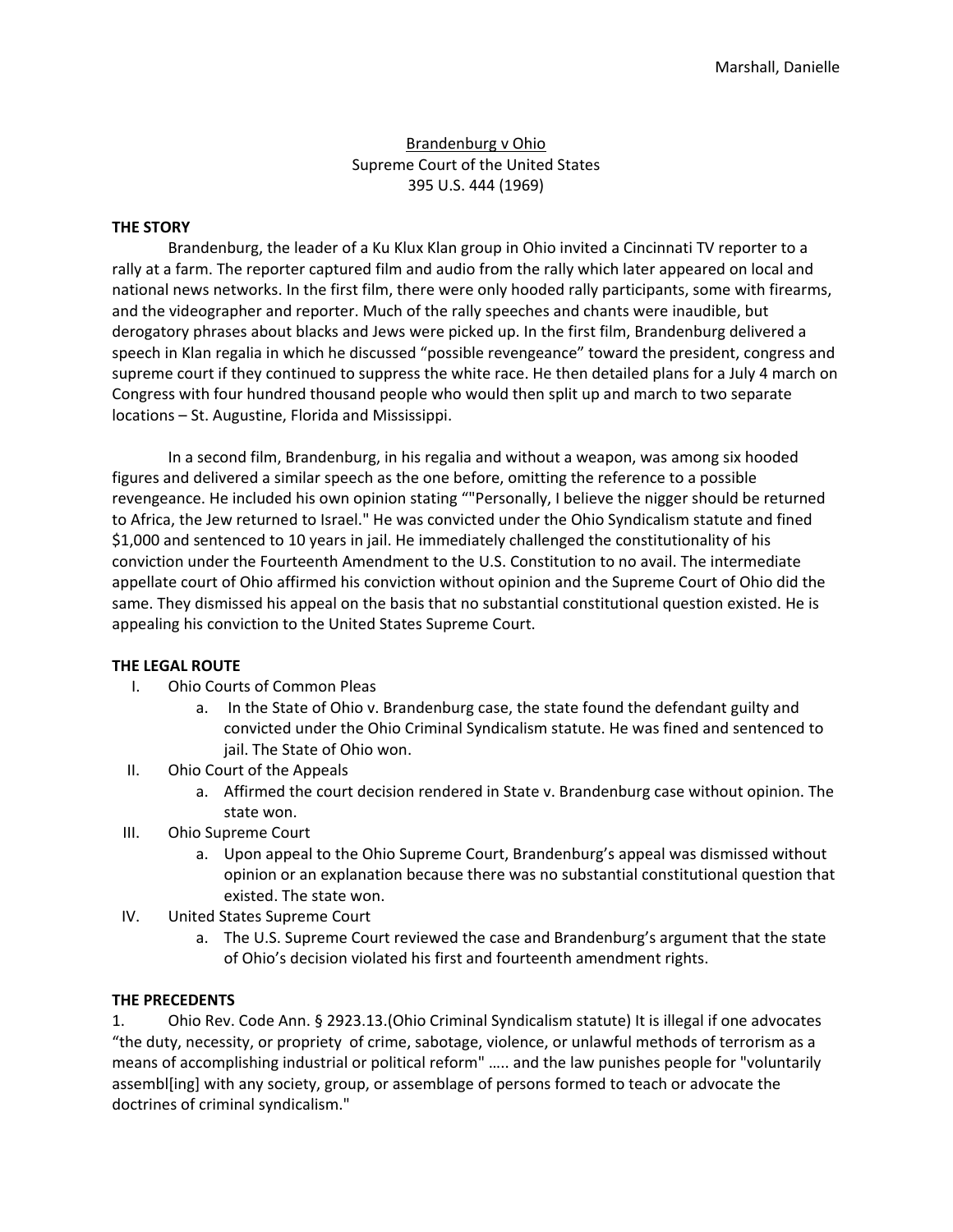2. Noto v. United States, 367 U.S.290 (1961), Abstract teaching or discussion about violence is legal and is NOT equivalent to inciting others to do violence.

3. Yates v. United States, 354 U.S. 298, 320-324 (1957), A court must overturn a conviction if a person just advocates overthrowing the government. The judge or jury would have to find that a related "tendency to produce forcible action". The court explained that a conviction would require more than advocacy or teaching about violence, it requires an "urging of force and violence as the means of overthrowing and destroying the Government of the United States…"

## **THE KEY QUESTION**

Under the Fourteenth Amendment, does Ohio's syndicalism statue protect hate speech devoid of a clear call to action for inflicting danger toward others?

## **THE ANSWER AND VOTE**

Yes. The United States Supreme Court sided with Brandenburg and reversed the original decision from the lower courts finding him not guilty. Justices Warren, Black, Douglas, Harlan, Brennan, Stewart, White and Marshall unanimously concurred.

## **REASONS FOR THE DECISION**

- I. The constitution guarantees free speech and free press and a State cannot take that away from a citizen unless their advocacy efforts are directly inciting or encouraging breaking the law and likely can incite violence.
- II. As precedent, the Justices referred to Noto v. United States where it was concluded that tying morals to the need for force and violence is not the same as actually preparing a group for violence and leading them to it.
- III. Another precedent was from Yates v. Unites States saying a court must overturn a conviction if a person just advocates overthrowing the government. Without concrete evidence that there was a push to enforce violence to overthrow the government, simply advocating for an overthrow is legal.
- IV. The majority also looked at the original statute in question, Ohio's Criminal Syndicalism Statute. They expressed that the way the statute is written, it punishes advocacy and forbids assembly with others to advocate for a certain or described type of action.
- V. Using prior precedent and the Ohio State statute, the justices found that the statue is a direct violation of a person's first and fourteenth amendment right.
- VI. The justices reviewed the original case trial and found that the statute didn't differentiate between mere advocacy and actually committing the crime.

### **POINTS FROM THE DISSENT**

No Dissents present.

### **KEY LEGAL POINT**

The key take away from this case is that while Brandenburg and others at the rally were engaged in hate speech and were in agreement about many things including; the discriminatory statements about African-Americans returning to Africa and Jews to Israel; the purported white suppression by the government; a readiness in case congress and the president didn't heed their warnings and a plan to further spread their message by marching in other cities, none of these actions were criminal in nature. The Klan advocated to participants, but didn't direct, encourage or consult its